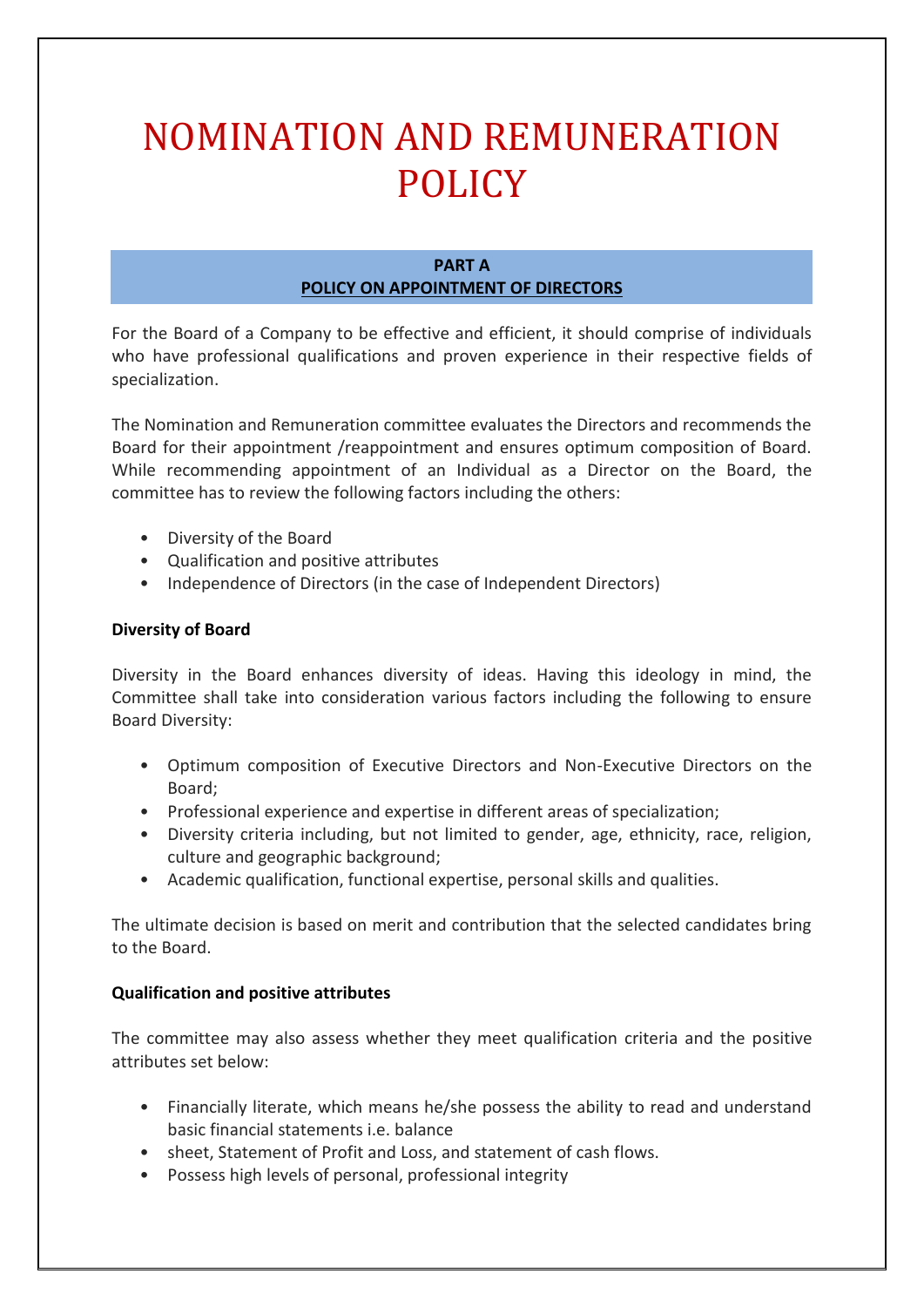- Have appropriate knowledge / experience about the industry and the Company, or ability to acquire required knowledge and
- understanding.
- Able to provide guidance to the Board in matters of business, finance, strategy and corporate governance
- Able to analytically look into the issues placed before the Board and provide strategies to solve them
- Possess better communication skills and ability to work harmoniously with fellow Directors and management;
- Willingness to devote the required time, including being available to attend Board and Committee meetings;

## **Independence of Directors (only in the case of Independent Directors)**

Any relationship between the Company and Directors other than in the normal course will affect the Independence of Directors in many ways. The Committee shall assure that the candidate proposed for the position of Independent Director meets the minimum criteria for Independence set out under Section 149 of the Companies Act, 2013. It shall also assess if the candidate would be able to meet the standards mentioned in the code for Independent Directors under the Companies Act, 2013.

# **PART B POLICY ON REMUNERATION TO BOARD OF DIRECTORS, KEY MANAGERIAL PERSONNEL AND OTHER EMPLOYEES**

#### **Introduction**

With the view to ensure that the Company attracts, motivates and retains qualified industry professionals for the Board and Management in order to achieve its strategic goals this policy is designed to encourage behavior that is focused on long-term value creation, while adopting the highest standards of good corporate governance. The remuneration policy of the Company is aimed at rewarding performance, based on review of achievements on a regular basis and is in consonance with the existing industry practices.

This policy is now re-framed to ensure that the requirements of Section 178 of the Companies Act, 2013 is met and it intends to define general guidelines for the Company's pay to the Board of Directors, Key managerial Personnel and Senior Management and other employees.

#### **Remuneration of Directors**

The Board of Redington (India) Limited comprises of three categories of Directors viz., Executive Directors, Non Executive Directors and Non Executive Independent Directors.

The Remuneration to Executive and Non Executive Directors are governed by the provisions of Companies Act, 2013 and the rules framed thereunder and the notifications issued by the Ministry of Corporate Affairs from time to time.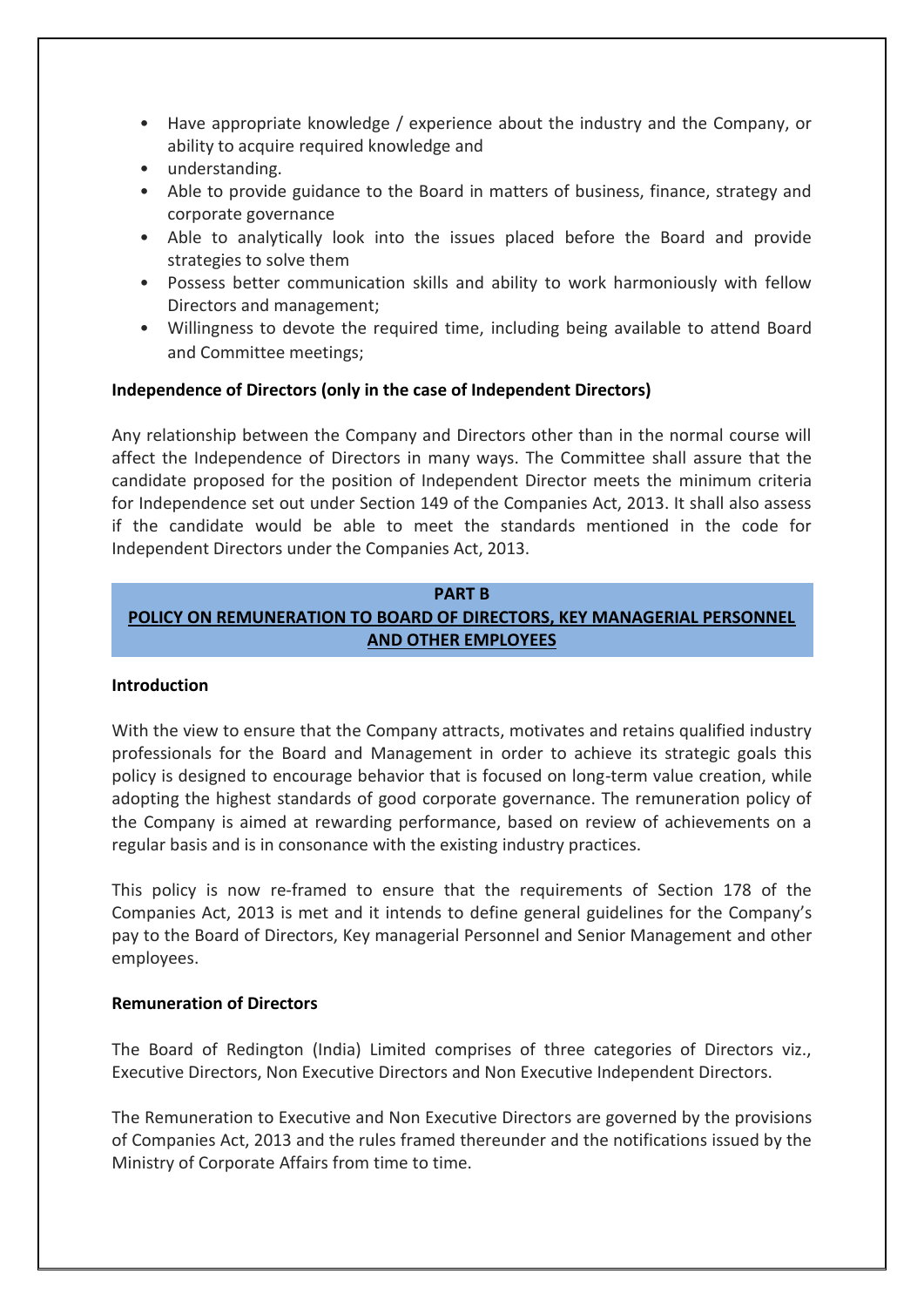## Executive Directors

The Executive Director's compensation comprises of two broad components - Fixed Remuneration and a performance-linked variable component. The fixed remuneration is determined based on market standards and the Company's specific needs from time to time. The Board of Directors evaluate the fixed remuneration annually based on the results from the previous period and with due consideration to the trend within the market standards.

Variable Components of the Executive Directors includes performance linked bonus, which will be decided by the Board based on the performance criteria with the objective to create long term shareholder value.

Executive Directors do not receive any sitting fees for attending the Board and Committee meetings.

## Non Executive Directors

The Non Executive Directors including Independent Directors are paid commission upto one percent of the profits as may be decided by the Nomination and Remuneration committee and the Board of Directors. This profit is to be shared amongst the Non Executive Directors.

Non Executive Independent Directors are eligible for fixed amount of sitting fees for attending meeting of the Board of Directors and its committees as allowed under the Companies Act 2013.

Reimbursement of expenses

All expenses incurred by the Board of Directors for attending the meetings and events of the Company are reimbursed at actuals.

## **Remuneration to Key Managerial Personnel and Senior Management Personnel**

It is to be ensured that Key Managerial Personnel (KMP) and Senior Management Personnel are paid as per the trend prevalent in the similar industry, nature and size of business. The level and components of remuneration is reasonable and sufficient to attract and retain the KMPs and Senior Management.

The remuneration for Key Managerial Personnel and Senior Management comprises of two broad components i.e Fixed and Variable.

The fixed component is paid on a monthly basis and the variable component is paid on the degree of their achieving "Key Result Areas". Executive Directors on yearly basis, on discussion with the KMP and senior management personnel, frame the Key Result Area (KRA). The KRA is fixed with an aim to achieve the overall objectives of the Company.